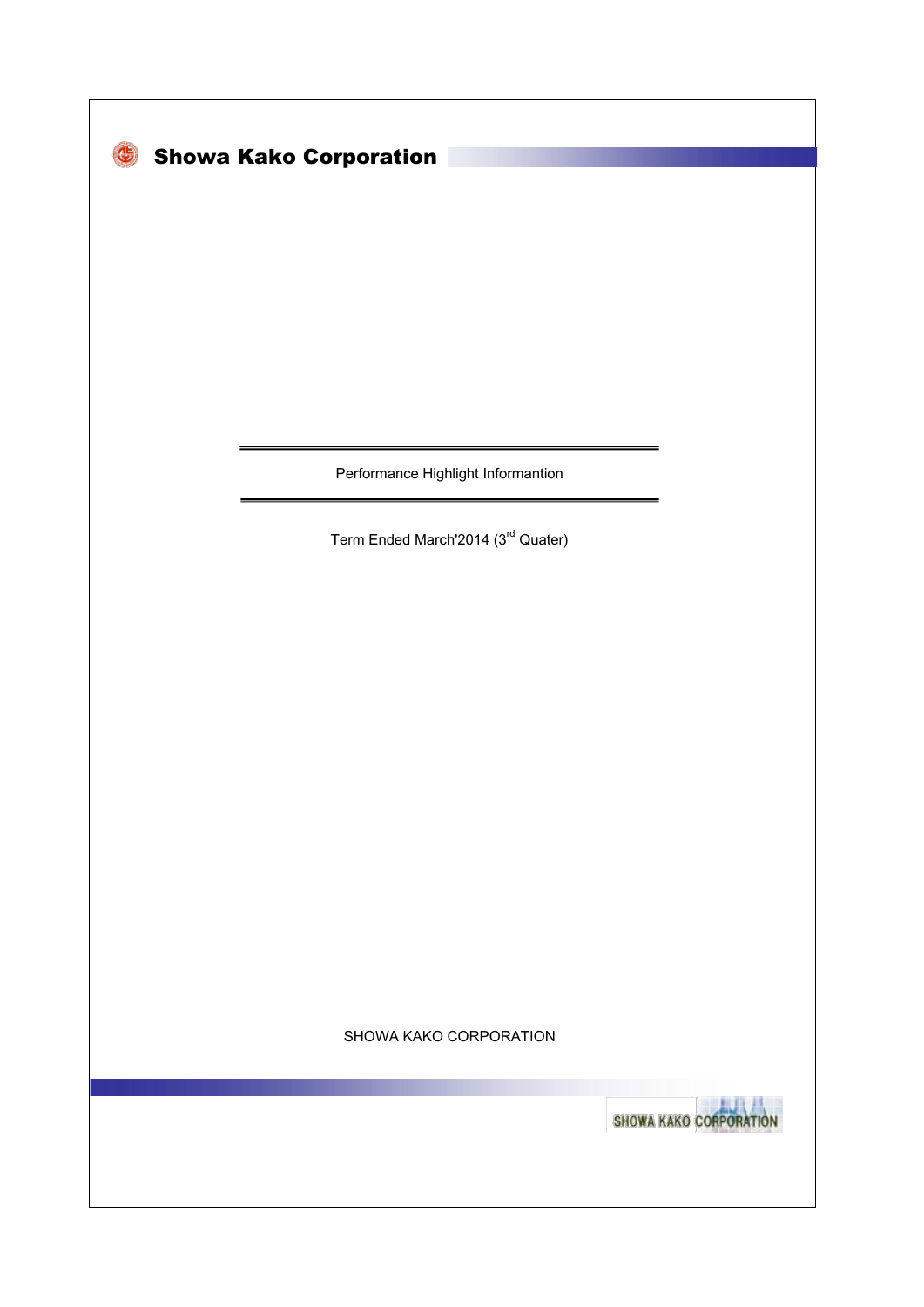### Performance Highlight (Consolidated)









| .6/3<br>10<br>tual | H26/3<br>20<br>Actual | H26/3<br>30<br>Actual | H26/3<br>40<br>Actual | H26/3<br>Fiscal<br>Year |                            | H22/3                                        | H23/3 | H24/3 | H25/3        | H26/3<br>10<br>Actual | H26/3<br>20<br>Actual | H26/3<br>30<br>Actual | H26/3<br>40<br>Actual | H26/3<br>Fiscal<br>Year |
|--------------------|-----------------------|-----------------------|-----------------------|-------------------------|----------------------------|----------------------------------------------|-------|-------|--------------|-----------------------|-----------------------|-----------------------|-----------------------|-------------------------|
| 163                | 158                   | 176                   | 191                   | 688                     | Non<br>Operating<br>Profit | 460                                          | 411   | 496   | 562<br>Value | 123                   | 128                   | 142                   | 147                   | 541                     |
| 163                | 129                   | 236                   | 191                   | 719                     |                            |                                              | 122   | 77    | 185          | 147                   | 532                   |                       |                       |                         |
| 22.6%              | 44.6%                 | 69.1%                 | -                     |                         |                            | Actual progress rate against the fiscal plan |       |       |              | 23.                   | 47.3%                 | 74.0%                 | -                     |                         |

### 税引前当期純利益



 SK Bio is merged with Kyushu Kako and Sanwa Yuko is merged with Showa kako since1st of October 2013. \* The Consolidated companies are six, namely: Showa Enterprises, Showa Kako corporation, Kyushu Kako Co. Ltd, Satsuma Kako Co. Ltd, SK

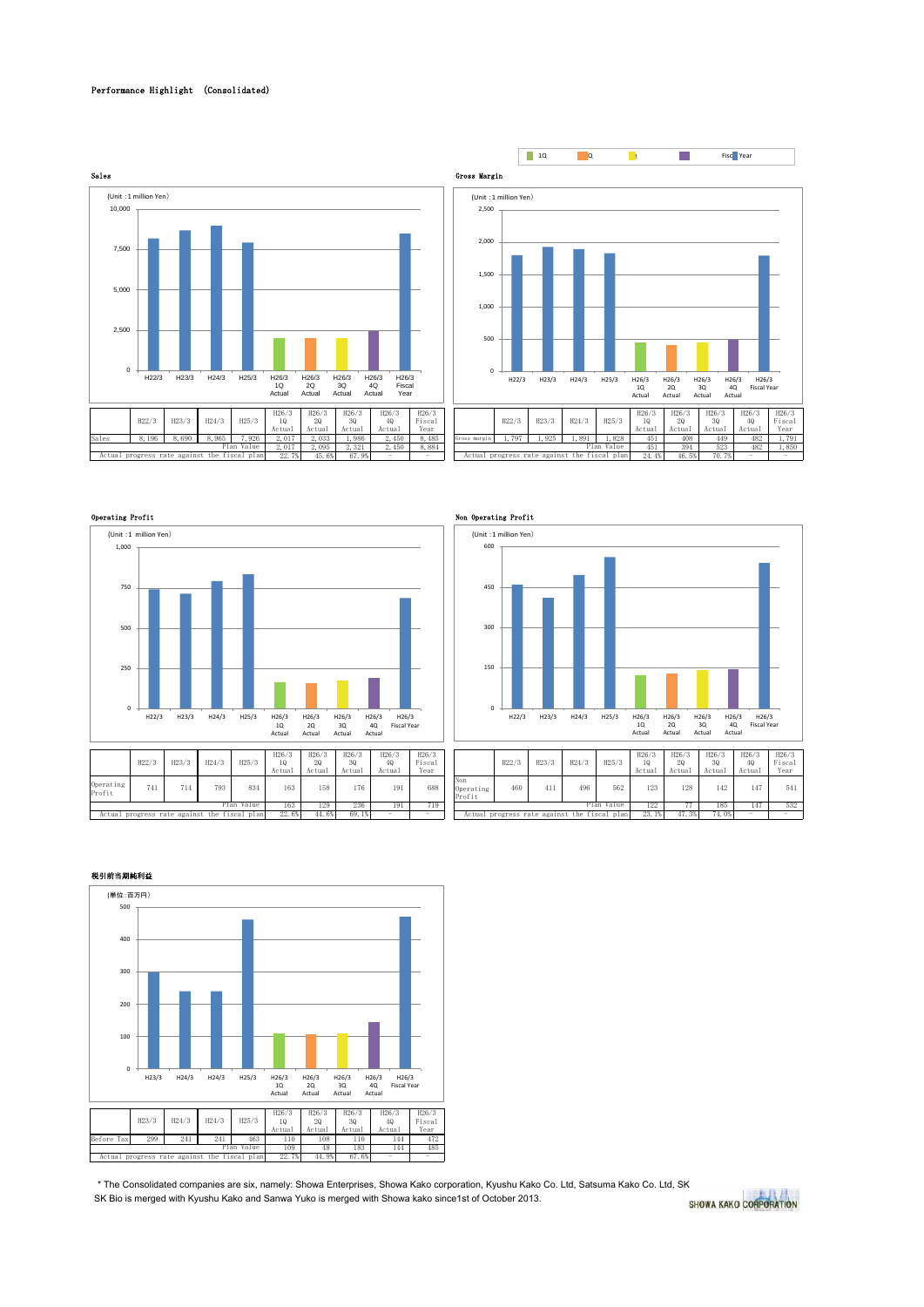# Performance Highlight (Non Consolidated)







|                     | H22/3                                 | H23/3 | H24/3 | H25/3      | H26/3<br>10<br>Actual | H26/3<br>20<br>Actual | H26/3<br>30<br>Actual | H26/3<br>40<br>Actual | H26/3<br>Fiscal<br>Year |
|---------------------|---------------------------------------|-------|-------|------------|-----------------------|-----------------------|-----------------------|-----------------------|-------------------------|
| Operating<br>Profit | 309                                   | 315   | 348   | 350        | 69                    | 64                    | 57                    | 94                    | 285                     |
|                     |                                       |       |       | Plan Value | 69                    | 43                    | 102                   | 94                    | 308                     |
| Actual              | progress rate against the fiscal plan |       |       |            | 22.4%                 | 43.3%                 | 61.8%                 |                       |                         |

# $\overline{0}$ 50 100 150 200 250 H22/3 H23/3 H24/3 H25/3 H26/3 1Q Actual H26/3 2Q Actual H26/3 3Q Actual H26/3 4Q Actual H26/3 Fiscal Year (Unit :1 million Yen)

| 6/3<br>tual | H26/3<br>20<br>Actual | H26/3<br>30<br>Actual | H26/3<br>40<br>Actual | H26/3<br>Fiscal<br>Year |                            | H22/3                                        | H23/3 | H24/3 | H25/3 | H26/3<br>10<br>Actual | H26/3<br>20<br>Actual | H26/3<br>30<br>Actual | H26/3<br>40<br>Actual    | H26/3<br>Fiscal<br>Year |
|-------------|-----------------------|-----------------------|-----------------------|-------------------------|----------------------------|----------------------------------------------|-------|-------|-------|-----------------------|-----------------------|-----------------------|--------------------------|-------------------------|
| 69          | 64                    | 57                    | 94                    | 285                     | Non<br>Operating<br>Profit | 189                                          | 201   | 173   | 178   | 54                    | 57                    | 46                    | 70                       | 230                     |
| 69          | 43                    | 102                   | 94                    | 308                     |                            | Plan Value                                   |       |       |       |                       |                       | 76                    | 72                       | 221                     |
| 22.4%       | 43.3%                 | 61.8%                 |                       |                         |                            | Actual progress rate against the fiscal plan |       |       |       | 24.6%                 | 50.2%                 | 71.2%                 | $\overline{\phantom{a}}$ |                         |

### Profit Before Tax